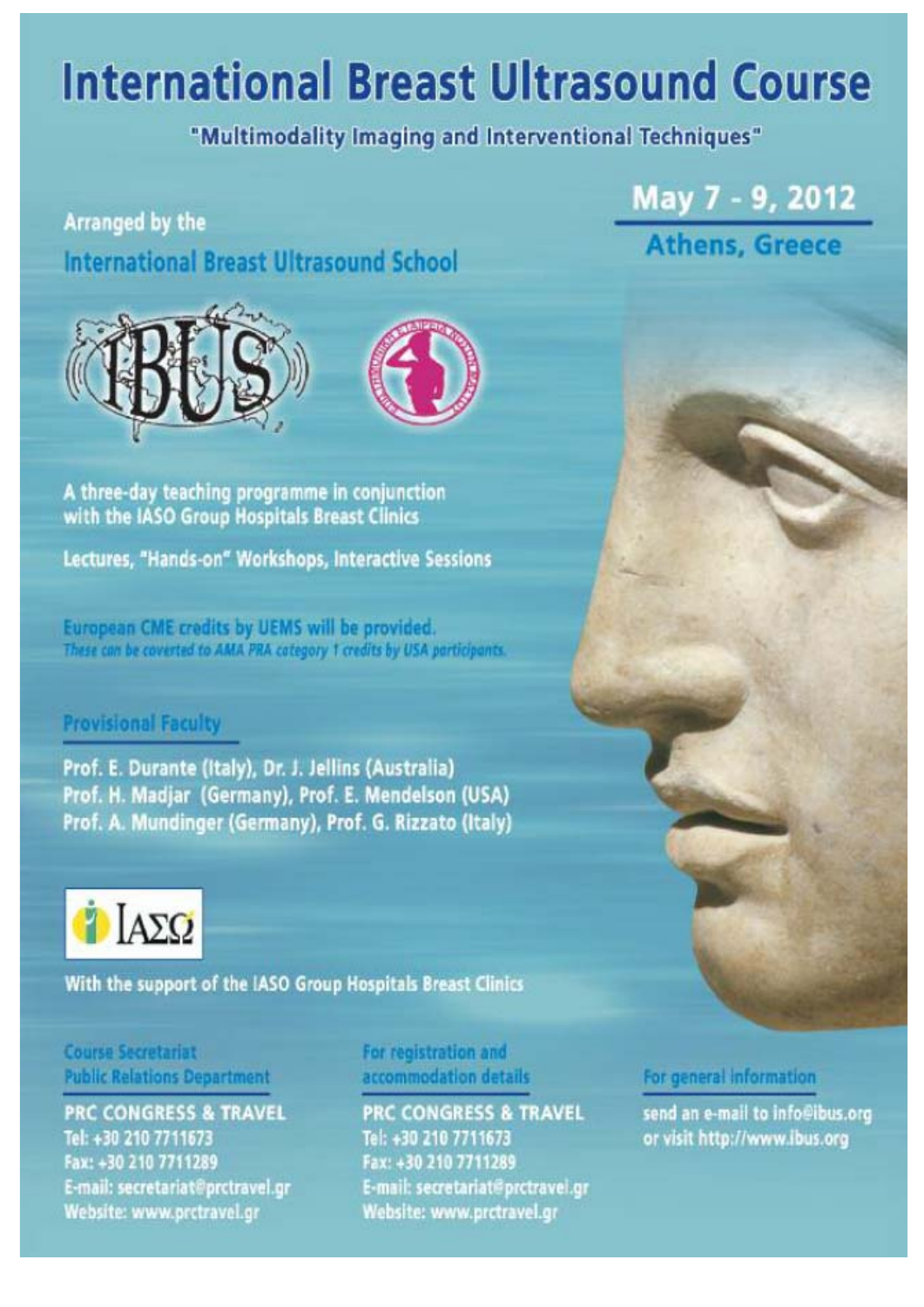## **Invitation**

We invite you to attend the "International Breast Ultrasound Course" at the IASO Hospital in Athens. This three-day programme is arranged by the International Breast Ultrasound School (IBUS) under the auspices of the Scientific Association of Breast Diseases, and in conjunction with the IASO Group Hospitals Breast Clinics. This is the fourth IBUS course in Athens; with previous courses held in 2009, 2010 and 2011. All these courses were well-attended, and demonstrated the need for comprehensive breast imaging education.

High-quality ultrasound is firmly established as a quick, painless and inexpensive technique for proper breast diagnosis. The course will cover theoretical and practical topics related to breast ultrasound and other imaging modalities, and demonstrate the optimum utilization of imaging for the detection, diagnosis and assessment of early and symptomatic breast cancers and benign conditions. The role of imaging and interventional procedures will be thoroughly evaluated in the light of international guidelines providing the best clinical standards for patient care. Interactive sessions and coaching by the IBUS faculty members during the hands-on workshops will enhance the practical skills of the course participants.

The International Breast Ultrasound School is the leading international provider of high-quality breast ultrasound education, and each year conducts a comprehensive course with the University of Ferrara in Italy as well as a number of shorter courses in various international locations. This three-day course in Athens is based on the "Ferrara model", and meets the high standards to satisfy international educational requirements.

The present course is due to the dedication and encouragement of Dr Gregorios Xepapadakis who foresaw the need of providing a Continuing Medical Education (CME) programme in Athens so that breast clinicians could improve their skills from the experiences of the international and local faculty members. In addition, the enthusiasm of Dr Dionysios Koufoudakis has been instrumental in bringing the IBUS faculty to Greece, and we are extremely grateful for the opportunity to visit again.

Giorgio Rizzatto **Giorgio Rizzatto** della provincia della Vack Jellins President – IBUS Founding President – IBUS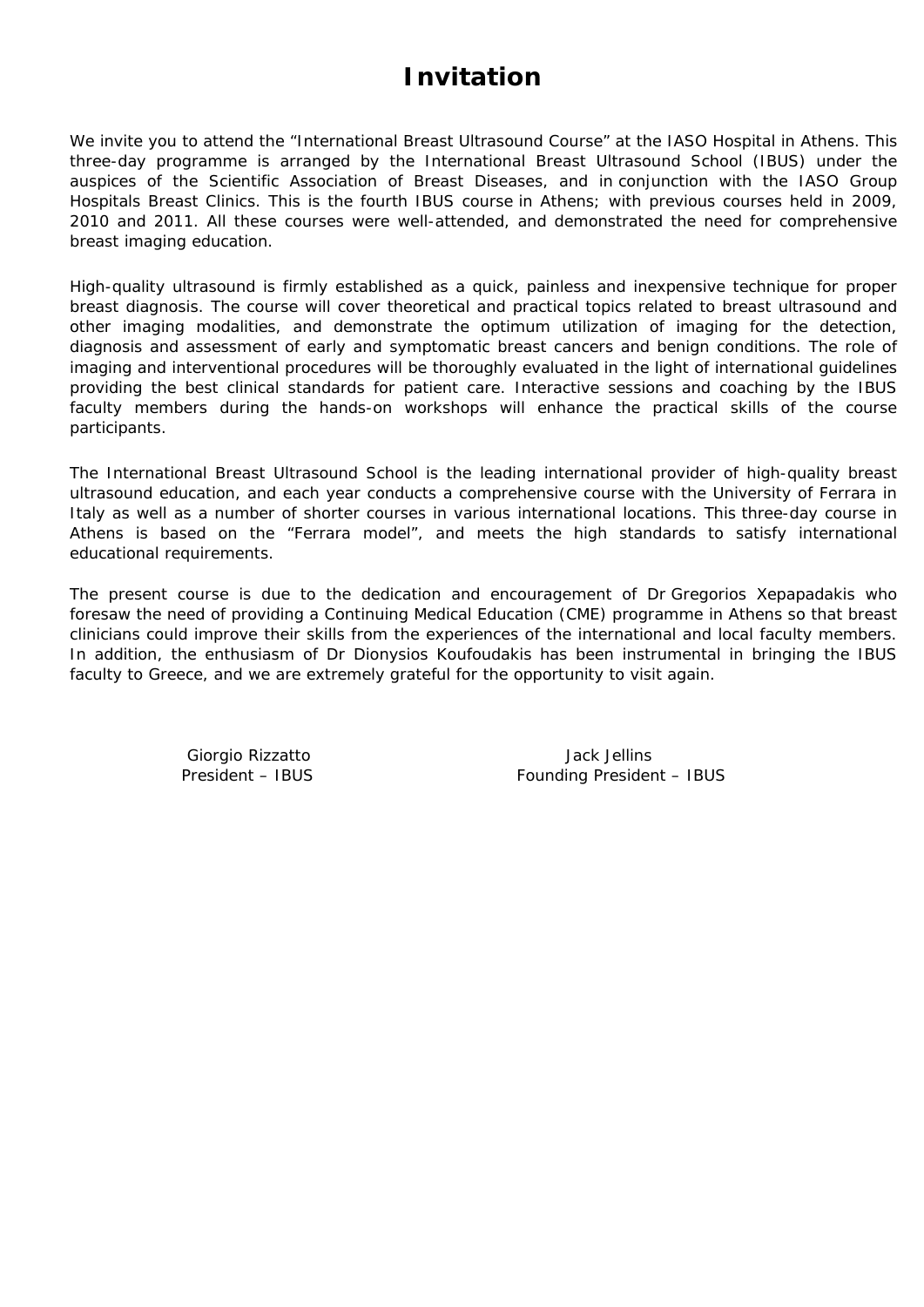## **PROGRAMME**

## **Monday May 7, 2012**

#### **07:30** Registration

#### *SESSION 1*

#### *THE BASICS*

#### Moderators: **Koufoudakis D., Jellins J.**

| 08:00 | Welcome and Announcements                                             | Jellins J., Keramopoulos A., Xepapadakis G. |                   |
|-------|-----------------------------------------------------------------------|---------------------------------------------|-------------------|
| 08:20 | Breast Cancer Advances: The Radiologist's Contribution                |                                             | <b>Kelekis D.</b> |
| 08:40 | Ultrasound Anatomy of the Breast and Axilla                           |                                             | Madjar H.         |
| 09:10 | Technical Aspects and Pitfalls in Screening and Diagnostic Ultrasound |                                             | Rizzatto G.       |
| 09:40 | The New BI-RADS for Ultrasound                                        |                                             | Mendelson E. B.   |
|       |                                                                       |                                             |                   |

#### **10:10 – 10:30** *Coffee Break*

#### *SESSION 2*

## *INCREASING DIAGNOSTIC CONFIDENCE*  Moderators: **Madjar H., Rizzatto G.**

| 10:30 | Vascularity                                                           | <i>Rizzatto G.</i> |
|-------|-----------------------------------------------------------------------|--------------------|
| 11:10 | Tissue Stiffness Assessment                                           | Moon W. K.         |
| 11:50 | BI-RADS Assessment and Management - Cases Presentations               |                    |
|       | Chairman: <i>Madjar H.</i>                                            |                    |
|       | Presenters: <i>Madjar H., Mendelson E. B., Moon W.K., Rizzatto G.</i> |                    |

#### **13:00 – 14:00** *Lunch*

#### *SESSION 3*

#### *BREAST CANCER CONTROVERSIES*

Moderators: **Moon W. K., Mundinger A.** 

| Mundinger A.      | <b>Screening Controversies</b>               | 14:00 |
|-------------------|----------------------------------------------|-------|
| <i>Durante E.</i> | Evolving Role of Intraoperative Imaging      | 14:40 |
| Madjar H.         | What About Lymph Nodes? - Changing Attitudes | 15:20 |

#### *SESSION 4*

 *"HANDS-ON" WORKSHOPS* 

| Madjar H.    | - Scanning the Breast and Axilla | 16:00 |
|--------------|----------------------------------|-------|
| Mundinger A. | - Scanning the Breast and Axilla |       |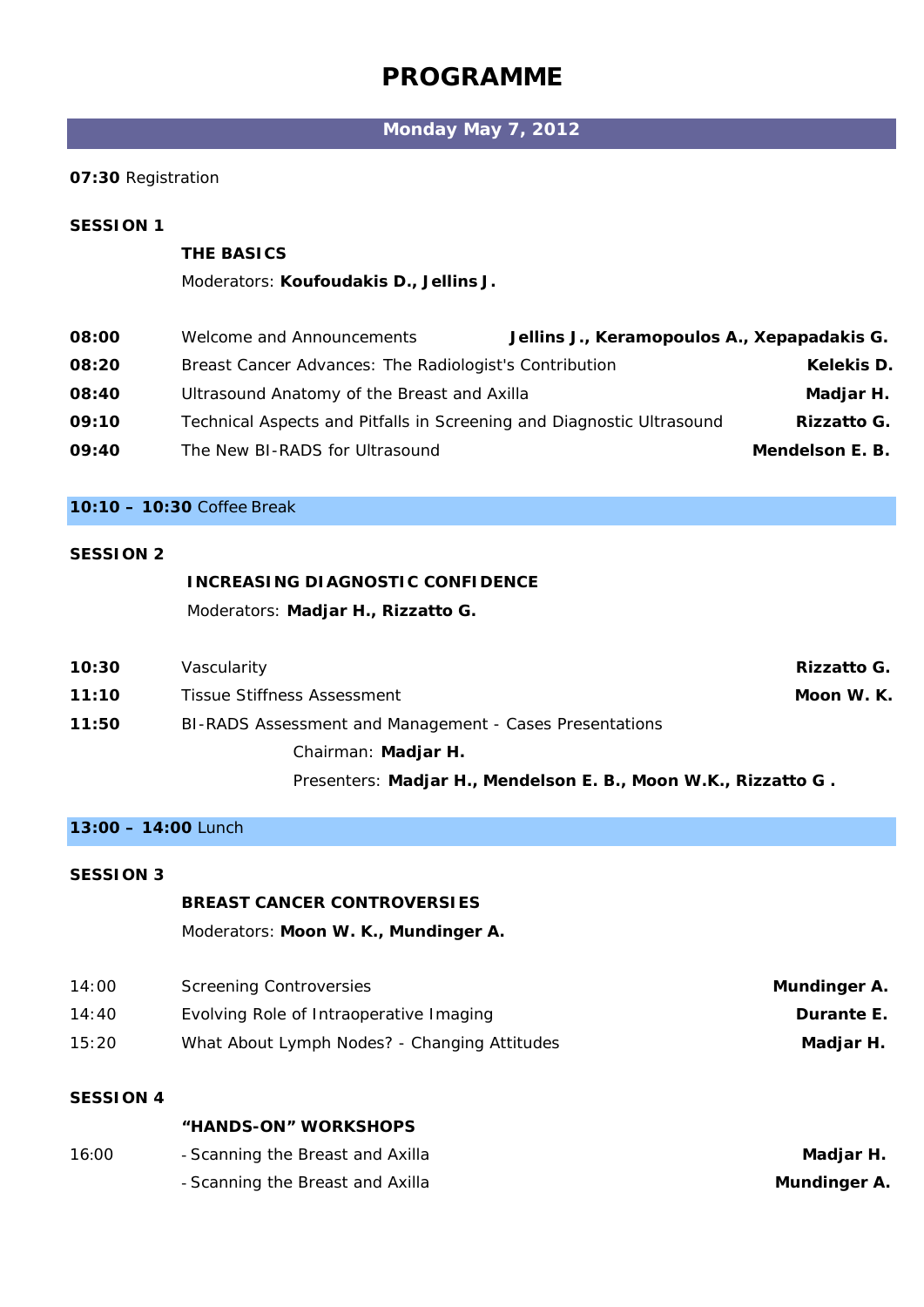- Ultrasound-Guided Interventional Techniques *Mendelson E. B.*
- Ultrasound-Guided Interventional Techniques *Durante E.*
- Scanning the Breast and Axilla *Vourtsis A.*
- Ultrasound-Guided Interventional Techniques *Koufoudakis D.*

#### **17:00** *Adjournment*

#### **Tuesday May 8, 2012**

#### *SESSION 5*

 *MULTIMODALITY ASSESSMENT OF HIGH RISK LESIONS AND EXTENT OF DISEASE*  Moderators: **Ghiatas A., Mendelson E. B.** 

| 08:00 | <b>Breast Pathology Update</b>                                    | Patseas E.                |
|-------|-------------------------------------------------------------------|---------------------------|
| 08:30 | Breast MRI for Screening and Extent of Disease                    | Ghiatas A.                |
| 09:00 | Lesion Characterization by Diffusion-weighted and MR spectroscopy | Foufas K. I.              |
| 09:30 | MRI Monitoring of Therapeutic Response                            | Christodoulidou I.        |
| 10:00 | Establishing Multimodality Correlation for Biopsy: Second-Look    | <i><b>Rizzatto G.</b></i> |
|       | Ultrasound & Fusion                                               |                           |
| 10:30 | US and US-Guided Biopsy of Breast Calcifications                  | Moon W. K.                |

#### **11:00 – 11:20** Coffee *Break*

#### *SESSION 6*

#### *MULTIMODALITY CASES*

Moderators: **Rizzatto G., Xepapadakis G.**  11:20 Presenters: *Ghiatas A., Durante E., Lazarou S., Vourtsis A.* 

#### 12:10 *HOW CAN WE MAINTAIN QUALITY WITHIN GLOBAL ECONOMIC CONSTRAINTS*

Panel Discussion

Moderator: **Keramopoulos A. - Introductory Remarks**

- Panelists: *Koufoudakis D. Greece* 
	- *Mundinger A. Europe* 
		- *Moon W. K. Asia* 
			- *Mendelson E. B. USA*

Open Discussion

**13:00 – 14:00** *Lunch*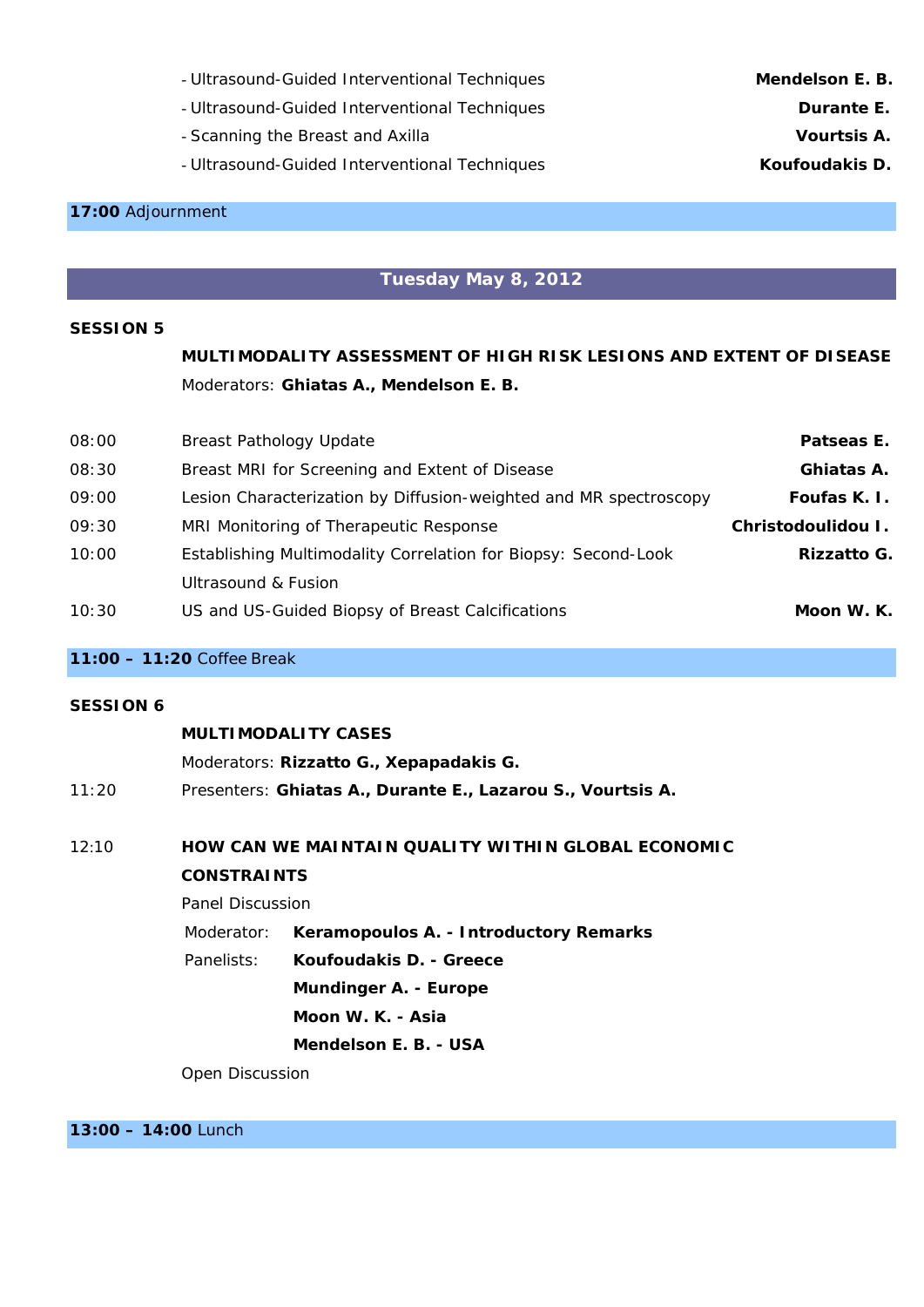#### *SESSION 7*

#### *BREAST IMAGING THROUGHOUT LIFE*

|       | Moderators: Koufoudakis D., Mundinger A. |                    |
|-------|------------------------------------------|--------------------|
| 14:00 | The Adult Breast                         | Rizzatto G.        |
| 14:40 | The Male Breast                          | <i>Vourtsis A.</i> |
| 15:10 | Case Presentations                       | Madjar H.          |
|       |                                          |                    |

#### *SESSION 8*

#### *"HANDS-ON" WORKSHOPS*

| Madjar H.       | - Vascularity and Elastography                | 16:00 |
|-----------------|-----------------------------------------------|-------|
| Moon W. K.      | - Vascularity and Elastography                |       |
| Rizzatto G.     | - Vascularity and Elastography                |       |
| Koufoudakis D.  | - Ultrasound-Guided Interventional Techniques |       |
| Mendelson E. B. | - Ultrasound-Guided Interventional Techniques |       |
| Durante E.      | - Ultrasound-Guided Interventional Techniques |       |
|                 |                                               |       |

#### **17:00** *Adjournment*

## **Wednesday May 9, 2012**

#### *SESSION 9*

#### *TECHNOLOGIC ADVANCES*

Moderators: **Jellins J., Moon W. K.** 

| Jellins J.      | Evolution of Ultrasound Imaging Systems                              | 08:00 |
|-----------------|----------------------------------------------------------------------|-------|
| Mendelson E. B. | Automated Breast Ultrasound for Screening and Diagnosis              | 08:40 |
| Lazarou S.      | Correlation between Different Techniques of Shear Wave Elastography  | 09:20 |
| Mundinger A.    | Tomosynthesis and other Advanced Applications of Digital Mammography | 10:00 |

#### **10:40 – 11:00** *Coffee Break*

#### *SESSION 10*

#### *ADVANCES IN BREAST INTERVENTIONS*

#### Moderators: **E Durante, A Vourtsis**

| Koufoudakis D.      | Minimal vs. Surgical Biopsy, Present and Future | 11:00 |
|---------------------|-------------------------------------------------|-------|
| Koronarchis D.      | Surgical and Non-Surgical Advances in Treatment | 11:40 |
| <i>Mundinger A.</i> | Follow-up After Breast Cancer Treatment         | 12:20 |

#### **13:00 – 14:00** *Lunch*